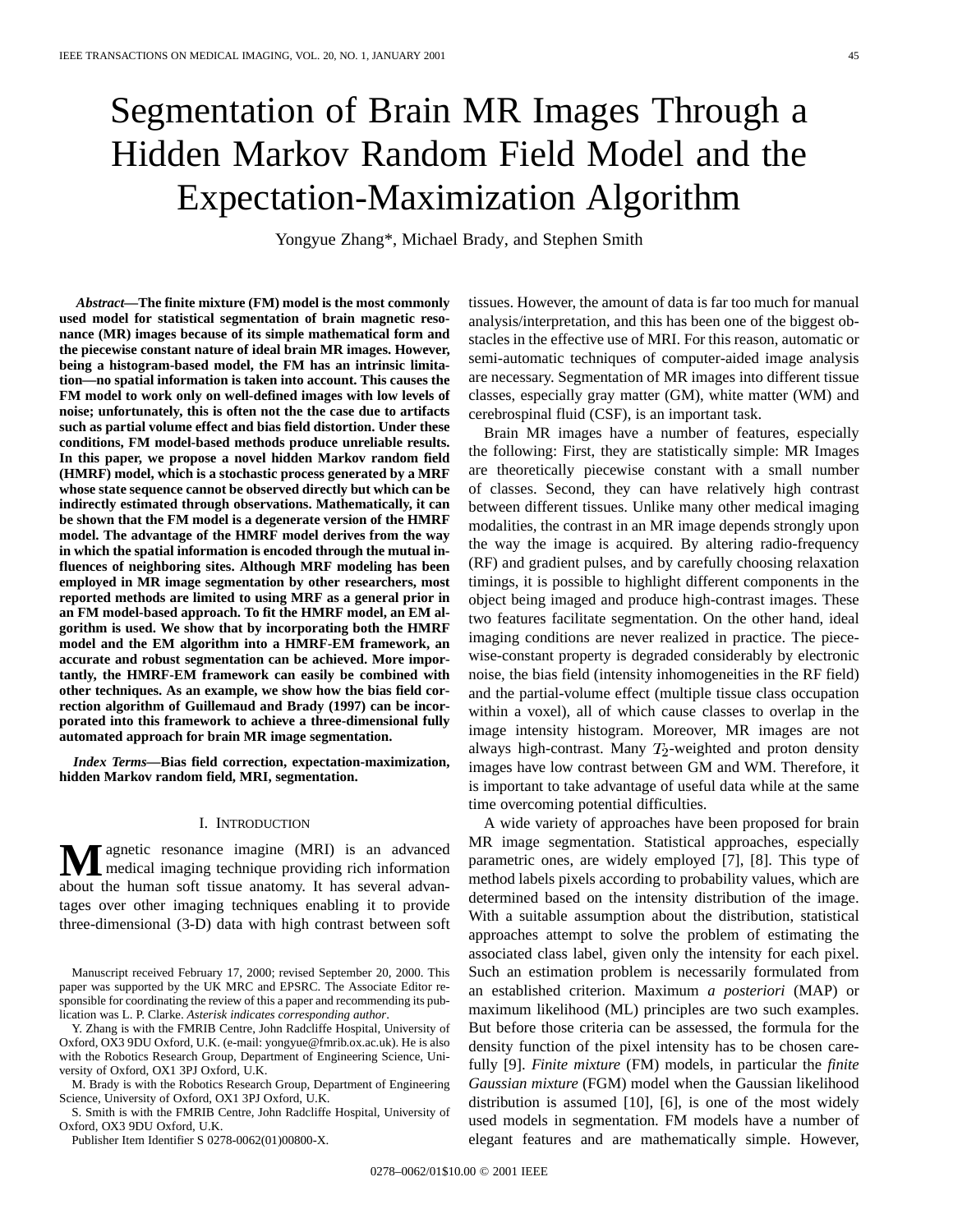being a histogram-based model, the FM has an intrinsic limitation—spatial information is not taken into account because all the data points are considered to be independent samples drawn from a population. Such a limitation causes the FM model to work only on well-defined images with low levels of noise; unfortunately, this is often not the case with MR images due to artifacts such as the partial volume effect and bias field distortion. Under these conditions, FM model-based methods produce unreliable results.

In order to address this problem, we have developed a hidden Markov random field (HMRF) model, which is a stochastic process generated by a MRF whose state sequence cannot be observed directly but which can be observed through a field of observations. The importance of the HMRF model derives from MRF theory, in which the spatial information in an image is encoded through contextual constraints of neighboring pixels. By imposing such constraints, we expect neighboring pixels to have the same class labels (in the case of piecewise constant images) or similar intensities (in the case of piecewise continuous images). This is achieved through characterizing mutual influences among pixels using conditional MRF distributions.

Any model requires descriptive parameters and a model is only complete when all its parameters are known; therefore, a parameter estimation step is also essential to our HMRF model. In this paper an expectation-maximization (EM) algorithm for solving ML estimation of the model parameters is derived. We show that by incorporating both the HMRF model and the EM algorithm into a mathematically sound HMRF-EM framework, an accurate and robust segmentation approach can be achieved, which is demonstrated through experiments on both simulated images and real data, and comparison made with the FM-EM framework. Being a flexible approach, the HMRF-EM can be easily combined with other techniques to improve the segmentation performance. As an example, we show how the bias field correction algorithm of Guillemaud and Brady [6] is incorporated into it.

Although MRF modeling and its application in image segmentation have been investigated by many other researchers [11]–[13], only in recently years has MRF theory become popular in MR image segmentation. However, most reported methods use MRF only as a general prior in an FM model-based parametric approach to build the MAP estimation. They either lack a proper parameter estimation step to fit the FM model [1], [2] or the parameter estimation procedure they use, such as ML or EM [3]–[5], suffers from the limitation of the FM model mentioned above. In general, although an MRF prior can improve the performance, the FM assumption is still a big limitation.

As to the problem of brain MR image segmentation, we focus on segmenting normal brains without apparent diseases into three tissues: Gray Matter (GM), White Matter (WM) and CSF. The algorithm starts with an initial estimation step to obtain initial tissue parameters and classification. It is then followed by a three-step EM process which updates the class labels, tissue parameters and bias field iteratively. During the iterations, an MRF-MAP approach is used to estimate class labels, MAP is applied to estimate the bias field, and the tissue parameters are estimated by ML. Since we are not interested in the skull or scalp, we have removed these parts of the image from all data, before applying segmentation. The resulting output from the algorithm is segmented tissues, estimated bias field and the restored image (without bias field). The rest of this paper is organized as follows: Section II presents the mathematical details of the HMRF model. Section III gives simulation examples from both the HMRF model and the FM model. Section IV introduces the concept of MRF-MAP classification for estimating the class labels. The complete HMRF-EM framework for classification, as well as parameter estimation through the EM algorithm, is presented in Section V. An additional step for estimating bias field for brain MR images is discussed and incorporated into the framework in Section VII. Comparison with other methods and experimental results are also shown, followed by discussions and future work in the final section.

## II. HMRF MODEL

Let  $\mathcal L$  and  $\mathcal D$  be two alphabets:

$$
\mathcal{L} = \{1, 2, ..., l\}, \quad \mathcal{D} = \{1, 2, ..., d\}.
$$

Let  $S = \{1, 2, ..., N\}$  be the set of indexes and  $R = \{r_i, i \in$  $S$ } denote any family of random variables indexed by  $S$ , in which each random variable  $R_i$  takes a value  $r_i$  in its state space. Such a family  $r$  is called a random field. The joint event  $i(R_i = r_i, \ldots, R_N = r_N)$  is simplified to  $R = r$  where  $r = \{r_1, \ldots, r_N\}$  is a *configuration* of R, corresponding to a realization of this random field. Let  $X$  and  $Y$  be two such random fields whose state spaces are  $\mathcal L$  and  $\mathcal D$ , respectively, so that for  $\forall i \in S$  we have  $X_i \in \mathcal{L}$  and  $Y_i \in \mathcal{D}$ . Let x denote a configuration of X and X be the set of all possible configurations so that

$$
\mathcal{X} = \{ \mathbf{x} = (x_1, \dots, x_N) \, | \, x_i \in \mathcal{L}, i \in \mathcal{S} \}.
$$

Similarly, let y be a configuration of  $Y$  and  $Y$  be the set of all possible configurations so that

$$
\mathcal{Y} = \{ \mathbf{y} = (y_1, \dots, y_N) \, | \, y_i \in \mathcal{D}, i \in \mathcal{S} \}.
$$

Given  $X_i = \ell, Y_i$  follows a conditional probability distribution

$$
p(y_i | \ell) = f(y_i; \theta_\ell), \quad \forall \ell \in \mathcal{L} \tag{1}
$$

where  $\theta_{\ell}$  is the set of parameters. For all  $\ell$ , the function family  $f(\cdot; \theta_\ell)$  has the same known analytic form. We also assume that  $(X, Y)$  is pairwise independent, meaning

$$
P(\mathbf{y}, \mathbf{x}) = \prod_{i \in \mathcal{S}} P(y_i, x_i).
$$
 (2)

In order to develop the HMRF model, we first take the standard FM model as a comparison.

*A. Finite Mixture Model*

For every  $\ell \in \mathcal{L}$  and  $i \in S$ 

$$
P(X_i = \ell) = \omega_{\ell}
$$

is independent of the individual sites  $i \in S$  and called a *mixing parameter*. We take  $\phi$  as the model parameter set with

$$
\phi = \{\omega_{\ell}; \theta_{\ell} \,|\, \ell \in \mathcal{L}\}.
$$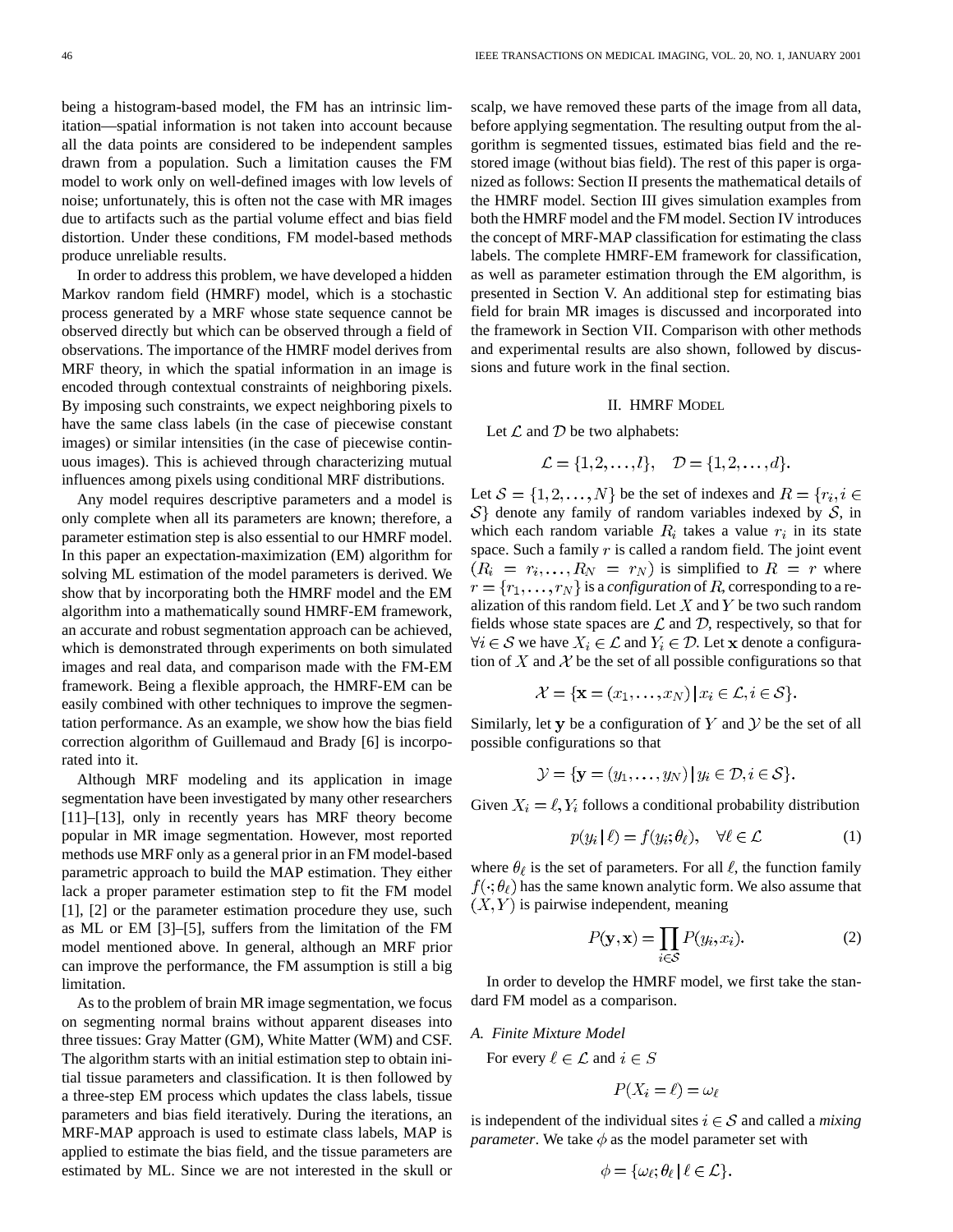Consider two configurations  $y \in \mathcal{Y}$  and  $x \in \mathcal{X}$ . From (1) and (2), we can compute the joint probability distribution of  $x$  and y dependent on the model parameters ( $\phi$  is treated as a set of random variables), namely

$$
p(\mathbf{x}, \mathbf{y} | \phi) = \prod_{i \in S} p(y_i, x_i | \phi)
$$
  
= 
$$
\prod_{i \in S} \{ \omega_{x_i} \cdot f(y_i; \theta_{x_i}) \}.
$$
 (3)

We can compute the marginal distribution of  $Y_i = y$ , dependent on the parameter set  $\phi$ 

$$
p(y | \phi) = \sum_{\ell \in \mathcal{L}} p(\ell, y | \phi)
$$
  
= 
$$
\sum_{\ell \in \mathcal{L}} \omega_{\ell} \cdot f(y; \theta_{\ell}).
$$
 (4)

This is the so-called *finite mixture* (FM) model.

Although this mathematically simple model is widely used [14], it is not considered to be a complete model in practice because it only describes the data statistically—no spatial information about the data is utilized. In other words, the FM model is spatially independent and can, therefore, be specified fully by the histogram of the data. However, images with the same intensity distribution may have totally different structural properties. To overcome this drawback, certain spatial considerations need to be incorporated into the model. Under certain intensity distributions, we want the model to be "adaptive" to structural information or spatially dependent in order to fit the actual image better. This leads to the consideration of MRF theory and our HMRF model.

#### *B. MRF Theory*

The spatial property can be modeled through different aspects, amongst which the *contextual constraint* is a general and powerful one. MRF theory provides a convenient and consistent way to model context-dependent entities such as image pixels and correlated features. This is achieved by characterizing mutual influences among such entities using conditional MRF distributions.

In an MRF, the sites in  $S$  are related to one another via a *neighborhood system*, which is defined as  $\mathcal{N} = \{ \mathcal{N}_i, i \in \mathcal{S} \},\$ where  $\mathcal{N}_i$  is the set of sites neighboring  $i, i \notin \mathcal{N}_i$  and  $i \in \mathcal{N}_j \Leftrightarrow$  $j \in \mathcal{N}_i$ . A random field X is said to be an MRF on S with respect to a neighborhood system  $\mathcal N$  if and only if

$$
P(\mathbf{x}) > 0, \quad \forall \mathbf{x} \in \mathcal{X}
$$
  
 
$$
P(x_i | x_{\mathcal{S} - \{i\}}) = P(x_i | x_{\mathcal{N}_i}).
$$

Note, the neighborhood system can be multidimensional. According to the Hammersley–Clifford theorem [15], an MRF can equivalently be characterized by a Gibbs distribution. Thus

where  $Z$  is a normalizing constant called the *partition function*, and  $U(\mathbf{x})$  is an *energy function* of the form

$$
U(\mathbf{x}) = \sum_{c \in \mathcal{C}} V_c(\mathbf{x})
$$
 (6)

which is a sum of *clique potentials*  $V_c(\mathbf{x})$  over all possible cliques  $\mathcal C$ . A *clique* c is defined as a subset of sites in  $\mathcal S$  in which every pair of distinct sites are neighbors, except for single-site cliques. The value of  $V_c(\mathbf{x})$  depends on the local configuration of clique  $c$ . For more detail on MRF and Gibbs distribution see [11].

#### *C. HMRF Model*

The concept of a *hidden Markov random field* model is derived from *hidden Markov models*(HMM), which are defined as stochastic processes generated by a Markov chain whose state sequence cannot be observed directly, only through a sequence of observations. Each observation is assumed to be a stochastic function of the state sequence. The underlying Markov chain changes its state according to a  $l \times l$  transition probability matrix, where  $l$  is the number of states. HMMs have been applied successfully to speech recognition [16], [17] and handwritten script recognition [18].

Since original HMMs were designed as one-dimensional (1-D) Markov chains with first-order neighborhood systems, it cannot directly be used in two-dimensional (2-D)/3-D problems such as image segmentation. Here, we consider a special case of an HMM in which the underlying stochastic process is a MRF instead of a Markov chain, therefore, not restricted to one dimension. We refer to this special case as a *hidden Markov random field*model. Mathematically, an HMRF model is characterized by the following:

## • **Hidden Random Field (MRF)**

The random field  $X = \{X_i, i \in S\}$  is an underlying MRF assuming values in a finite state space  $\mathcal L$  with probability distribution (5). The state of X is unobservable.

#### • **Observable Random Field**

 $Y = \{Y_i, i \in S\}$  is a random field with a finite state space D. Given any particular configuration  $\mathbf{x} \in \mathcal{X}$ , every  $Y_i$  follows a known conditional probability distribution  $p(y_i | x_i)$  of the same functional form  $f(y_i; \theta_{x_i})$ , where  $\theta_{x_i}$  are the involved parameters. This distribution is called the *emission probability function* and  $Y$  is also referred to as the *emitted random field*.

#### • **Conditional Independence**

For any  $x \in \mathcal{X}$ , the random variables  $Y_i$  are conditional independent

$$
P(\mathbf{y} \mid \mathbf{x}) = \prod_{i \in S} P(y_i \mid x_i).
$$
 (7)

Based on the above, we can write the joint probability of  $(X,Y)$  as

$$
P(\mathbf{y}, \mathbf{x}) = P(\mathbf{y} | \mathbf{x}) P(\mathbf{x})
$$
  
=  $P(\mathbf{x}) \prod_{i \in S} P(y_i | x_i).$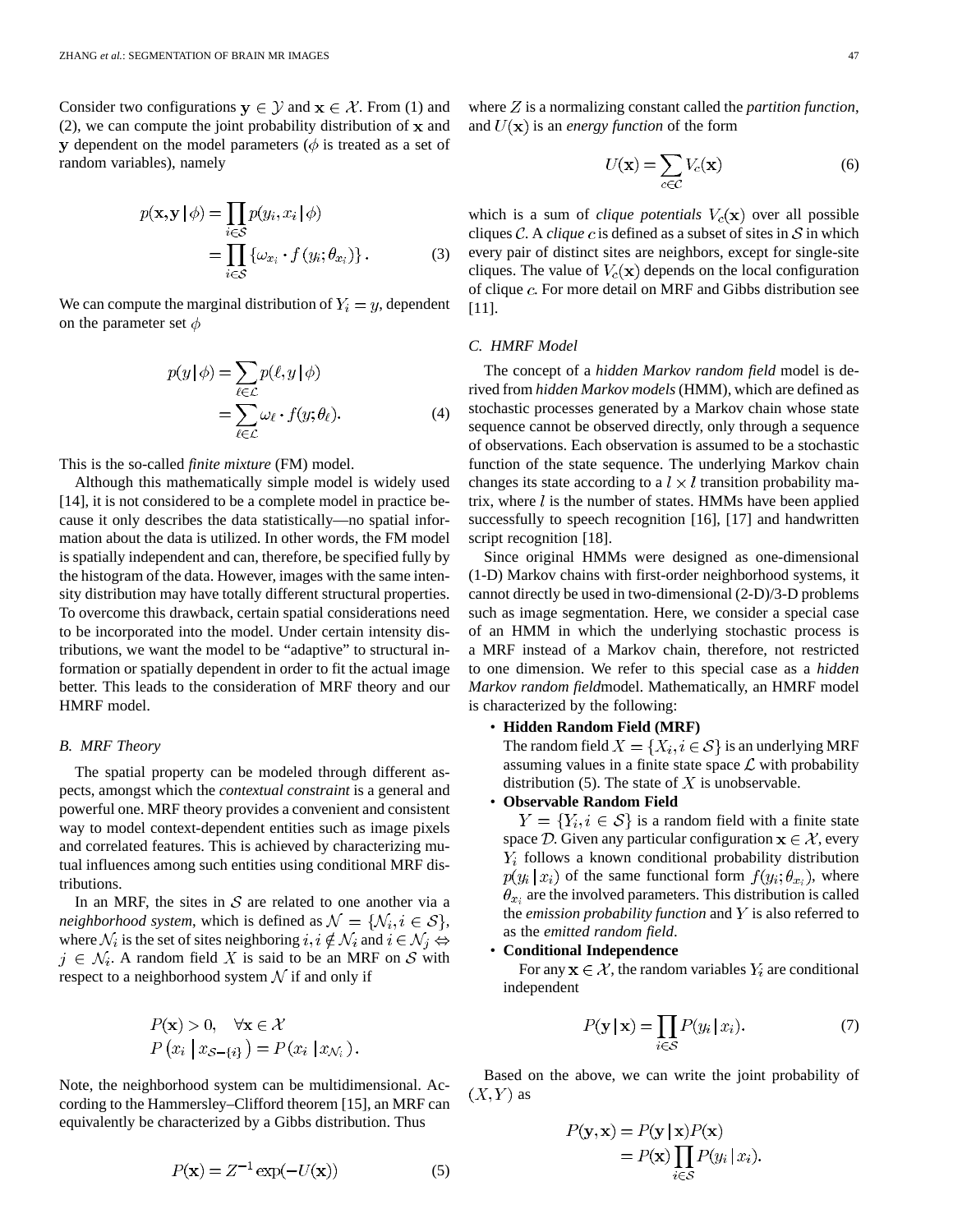

Fig. 1. Image simulation by the FGM model and the GHMRF model. The first row shows the 3-class case. (a) FGM model; (b)–(d) GHMRF model with standard deviation 0.23, 0.4, 0.5, respectively. The second row shows the five-class case. (e) FGM model; (f)–(h) GHMRF model with standard deviation 0.3, 0.47, 0.55, respectively.

According to the local characteristics of MRFs, the joint probability of any pair of  $(X_i, Y_i)$ , given  $X_i$ 's neighborhood configuration  $X_{\mathcal{N}_i}$ , is

$$
P(y_i, x_i | x_{\mathcal{N}_i}) = P(y_i | x_i) P(x_i | x_{\mathcal{N}_i}). \tag{8}
$$

Thus, we can compute the marginal probability distribution of  $Y_i$  dependent on the parameter set  $\theta$  (in this case, we treat  $\theta$ as a random variable) and  $X_{\mathcal{N}_i}$ 

$$
p(y_i | x_{\mathcal{N}_i}, \theta) = \sum_{\ell \in \mathcal{L}} p(y_i, \ell | x_{\mathcal{N}_i}, \theta)
$$
  
= 
$$
\sum_{\ell \in \mathcal{L}} f(y_i; \theta_\ell) p(\ell | x_{\mathcal{N}_i})
$$
(9)

where  $\theta = {\theta_{\ell}, \ell \in \mathcal{L}}$ . We call this the *hidden Markov random field* model. Note, the concept of an HMRF is different from that of an MRF in the sense that the former is defined with respect to a pair of random variable families  $(X, Y)$  while the latter is only defined with respect to  $X$ .

If we assume the random variables  $X_i$  are independent of each other, which means that for  $\forall \ell \in \mathcal{L}$  and  $i \in \mathcal{S}$ , we have

$$
P(\ell \mid x_{\mathcal{N}_i}) = P(\ell) = \omega_{\ell}
$$

then (9) reduces to

$$
p(y | \theta) = \sum_{\ell \in \mathcal{L}} \omega_{\ell} \cdot f(y; \theta_{\ell})
$$

which is the definition of the finite mixture model. Therefore, an FM model is a degenerate special case of an HMRF model.

It is obvious from the above that the fundamental difference between the FM model and the HMRF model lies in their different spatial properties. The FM model is spatially independent whereas the HMRF model may be spatially dependent. Therefore, the HMRF model is more flexible for image modeling in the sense that it has the ability to encode both the statistical and spatial properties of an image.

With a Gaussian emission distribution, the FM model is usually known as the *finite Gaussian Mixture* (FGM) or *finite normal mixture* (FNM) model. More specifically, the observable random variables have the following density function:

$$
p(y | \phi) = \sum_{\ell \in \mathcal{L}} \omega_{\ell} \cdot g(y; \theta_{\ell})
$$
 (10)

where  $\theta_{\ell} = (\mu_{\ell}, \sigma_{\ell})^T$  and

$$
g(y; \theta_{\ell}) = \frac{1}{\sqrt{2\pi\sigma_{\ell}^2}} \exp\left(-\frac{(y-\mu_{\ell})^2}{2\sigma_{\ell}^2}\right).
$$
 (11)

Similarly, an HMRF model with a Gaussian emission distribution can be specified as

$$
p(y_i | x_{\mathcal{N}_i}, \theta) = \sum_{\ell \in \mathcal{L}} g(y_i; \theta_\ell) p(\ell | X_{\mathcal{N}_i}) \tag{12}
$$

where g and  $\theta_{\ell}$  are defined as in (11). We refer to this type of HMRF model as the *Gaussian hidden Markov random field* (GHMRF) model.

#### III. MODEL SIMULATION AND IMAGE SYNTHESIS

Simulation is often used to verify statistical models. In this case, simulation is used to generate synthetic images by drawing random samples from the model distribution using stochastic sampling methods. Here, the Gibbs sampler proposed by Geman and Geman [11] is employed. Many different experiments have been carried out to compare the FGM model and the GHMRF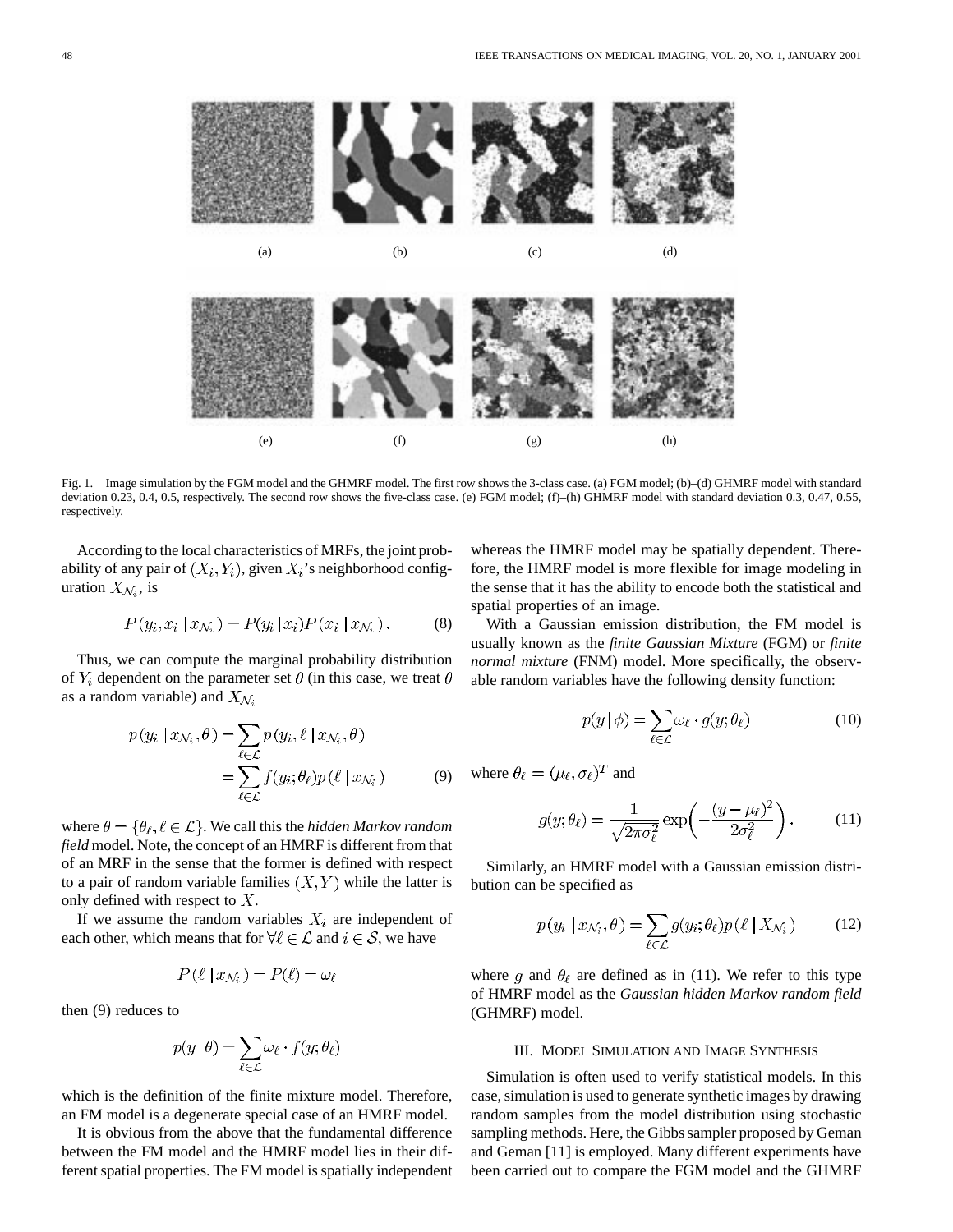model. Fig. 1 shows two examples, in which the number of intensity levels was set equal to the number of classes and the Gaussian emission distributions have the same standard deviation for all classes. For the GHMRF model, a homogeneous and isotropic MRF model is employed to generate the prior distribution with clique potential  $V_c(\mathbf{x}) = -\delta(x_i - x_j)$ . The two rows in Fig. 1 correspond, respectively, to simulations with three and five classes. The first column is the sample drawn from the FGM model while the other three columns show samples drawn from the GHMRF model with different standard deviations. Apparently, the FGM model generates meaningless noise images whereas the GHMRF model generates images with controllable spatial structures—the smaller the standard deviation, the clearer the spatial structures.

#### IV. MRF-MAP CLASSIFICATION

The image classification problem we consider involves assigning to each pixel a class label taking a value from the set  $\mathcal{L}$ . The pixels are indexed by a 2-D or 3-D rectangular lattice  $S$  and each pixel is characterized by an intensity value  $y_i$  from the set D. A labeling of S is denoted by **x**, where  $x_i, i \in S$ is the corresponding class label of pixel  $i$ . We write  $x^*$  for the true but unknown labeling configuration and  $\hat{\mathbf{x}}$  for an estimate of  $x^*$ , both of which are interpreted as particular realizations of a random field  $X$ , which is an MRF with a specified distribution  $P(x)$ . The observable image itself is denoted by y, which is a realization of a GHMRF as described in Section II. The problem of classification is the problem of recovering  $x^*$ , given the observed image  $v$ .

## *A. MRF-MAP Estimation*

We seek a labeling  $\hat{x}$  of an image, which is an estimate of the true labeling  $x^*$ , according to the MAP criterion

$$
\hat{\mathbf{x}} = \arg \max_{\mathbf{x} \in \mathcal{X}} \{ P(\mathbf{y} \mid \mathbf{x}) P(\mathbf{x}) \}. \tag{13}
$$

From (13), we need to compute the prior probability of the class and the likelihood probability of the observation. Since  $x$  is considered as a realization of an MRF, its prior probability can be derived from

$$
P(\mathbf{x}) = \frac{1}{Z} \exp(-U(\mathbf{x})).
$$
 (14)

It is also assumed that the pixel intensity  $y_i$  follows a Gaussian distribution with parameters  $\theta_i = {\mu_\ell, \sigma_\ell}$ , given the class label  $x_i = \ell$ 

$$
p(y_i | x_i) = g(y_i; \theta_\ell) = \frac{1}{\sqrt{2\pi\sigma_\ell^2}} \exp\left(-\frac{(y_i - \mu_\ell)^2}{2\sigma_\ell^2}\right). \quad (15)
$$

Based on the conditional independence assumption of  $\bf{v}$  (7), we have the joint likelihood probability

$$
P(\mathbf{y} \mid \mathbf{x}) = \prod_{i \in S} p(y_i \mid x_i)
$$
  
= 
$$
\prod_{i \in S} \left[ \frac{1}{\sqrt{2\pi}} \exp\left( -\frac{(y_i - \mu_{x_i})^2}{2\sigma_{x_i}^2} - \log(\sigma_{x_i}) \right) \right]
$$

which can be written as

$$
P(\mathbf{y} \mid \mathbf{x}) = \frac{1}{Z'} \exp(-U(\mathbf{y} \mid \mathbf{x}))
$$
 (16)

with the *likelihood energy*

$$
U(\mathbf{y} \mid \mathbf{x}) = \sum_{i \in S} U(y_i \mid x_i)
$$

$$
= \sum_{i \in S} \left[ \frac{(y_i - \mu_{x_i})^2}{2\sigma_{x_i}^2} + \log(\sigma_{x_i}) \right]
$$
(17)

and the constant normalization term  $Z' = (2\pi)^{(N/2)}$ . It is easy to show that

$$
\log P(\mathbf{x}|\mathbf{y}) \propto -U(\mathbf{x}|\mathbf{y}),\tag{18}
$$

where

$$
U(\mathbf{x} \mid \mathbf{y}) = U(\mathbf{y} \mid \mathbf{x}) + U(\mathbf{x}) + \text{const}
$$
 (19)

is the *posterior energy*. The MAP estimation is equivalent to minimizing the posterior energy function

$$
\hat{\mathbf{x}} = \underset{\mathbf{x} \in \mathcal{X}}{\arg \min} \{ U(\mathbf{y} \,|\, \mathbf{x}) + U(\mathbf{x}) \}. \tag{20}
$$

Although mathematically simple, this type of MAP estimation clearly presents a computationally infeasible problem. Therefore, optimal solutions are usually computed using some iterative optimization (minimization) techniques. In this paper, we adopt the *iterated conditional modes* (ICM) algorithm proposed by Besag [12], which uses the "greedy" strategy in the iterative local minimization and convergence is guaranteed after only a few iterations. Given the data y and the other labels  $x_{S-f_i}^{(k)}$ , the algorithm sequentially updates each into  $x_i^{(k+1)}$  by minimizing  $U(x_i | \mathbf{y}, x_{\mathcal{S}-\{i\}})$ , the conditional posterior probability, with respect to  $x_i$ .

## V. MODEL FITTING USING THE EM ALGORITHM

A statistical model is complete only if both its functional form and its parameters are determined. The procedure for estimating the unknown parameters is known as *model fitting*. For an HMRF model, the parameter set  $\theta = {\theta_{\ell}, \ell \in \mathcal{L}}$  is what to be solved. If the Gaussian emission function is assumed for the observable random variable  $y$ , the mean and standard deviation of each Gaussian class are the parameters, so that  $\theta_{\ell} = (\mu_{\ell}, \sigma_{\ell}).$ 

Since both the class label and the parameters are unknown and they are strongly interdependent, the data set is said to be "incomplete" and the problem of parameter estimation is regarded as an "incomplete-data" problem. Many techniques have been proposed to solve this problem, among which the EM algorithm [19] is the one most widely used.

The strategy underlying the EM algorithm consists of the following: estimate the missing part as  $\hat{\mathbf{x}}$  given the current  $\theta$ estimate and then use it to form the complete data set  $\{\hat{\mathbf{x}}, \mathbf{y}\}\;$ ; new  $\theta$  can be estimated by maximizing the expectation of the complete-data log likelihood,  $\mathcal{E}[\log P(\mathbf{x}, \mathbf{y} | \theta)]$ . Mathematically, the EM algorithm can be described by the following.

*Start* An initial estimate  $\theta^{(0)}$ .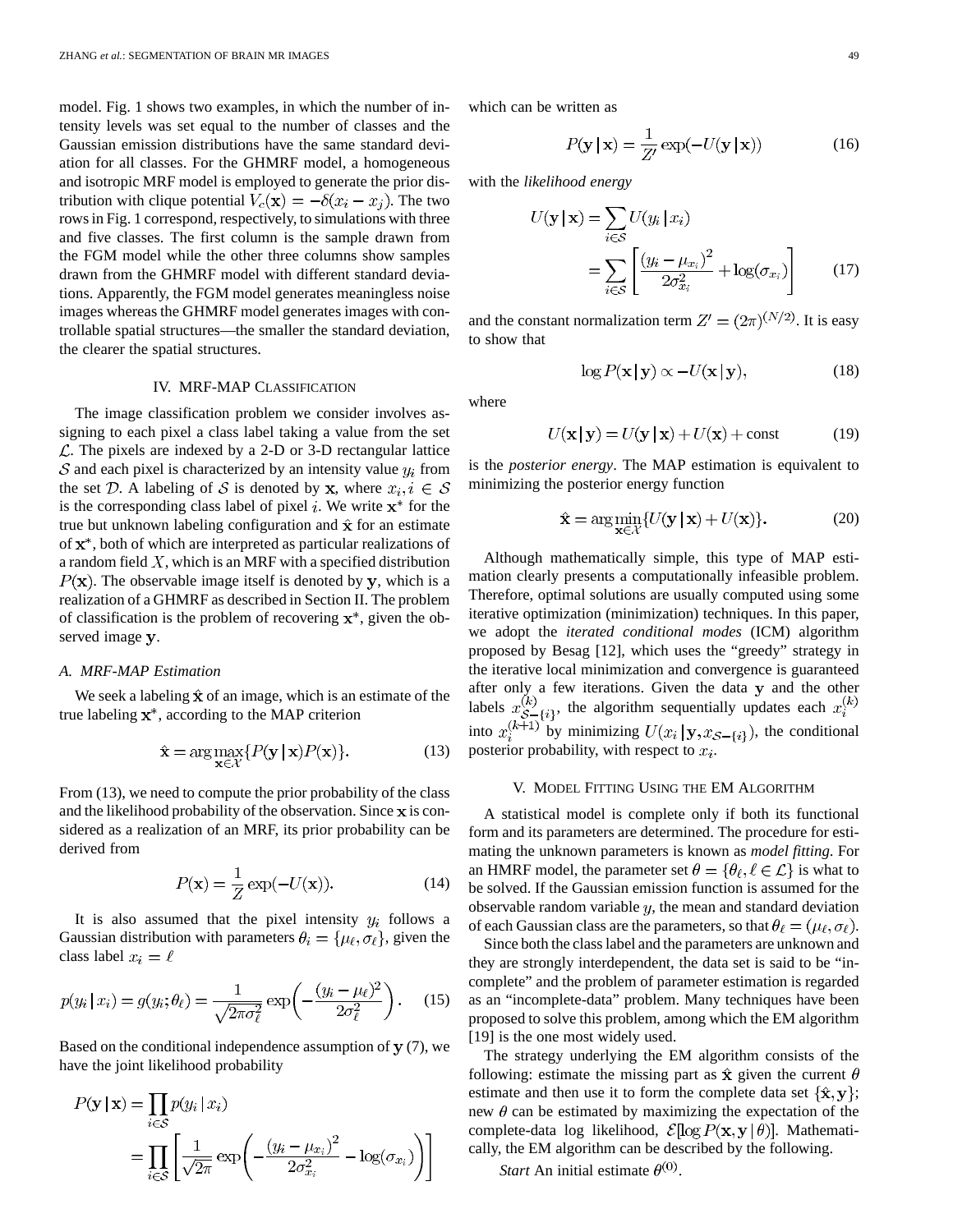*The E-step* Calculate the conditional expectation

$$
Q\left(\theta \middle| \theta^{(t)}\right) = \mathcal{E}\left[\log P(\mathbf{x}, \mathbf{y} \middle| \theta)\middle| \mathbf{y}, \theta^{(t)}\right] = \sum_{\mathbf{x} \in \mathcal{X}} p\left(\mathbf{x} \middle| \mathbf{y}, \theta^{(t)}\right) \cdot \log p(\mathbf{x}, \mathbf{y} \middle| \theta).
$$
 (21)

*The M-step* maximize  $Q(\theta | \theta^{(t)})$  to obtain the next estimate

$$
\theta^{(t+1)} = \arg\max_{\theta} Q\left(\theta \mid \theta^{(t)}\right). \tag{22}
$$

Let  $\theta^{(t+1)} \rightarrow \theta^{(t)}$  and repeat from the E-step.

Under certain reasonable conditions, EM estimates converge locally to the ML estimates [20].

For the GHMRF field model, the intensity distribution function, dependent on the parameter set  $\theta$ , is

$$
p(y_i | \theta) = \sum_{\ell \in \mathcal{L}} \frac{1}{\sqrt{2\pi \sigma_\ell^2}} \exp\left(-\frac{(y - \mu_\ell)^2}{2\sigma_\ell^2}\right) \cdot p(\ell \mid x_{\mathcal{N}_i})
$$
\n(23)

where  $p(\ell | x_{\mathcal{N}_i})$  is the locally dependent probability of  $x_i = \ell$ and the parameter set  $\theta = {\mu_{\ell}, \sigma_{\ell} | \ell \in \mathcal{L}}$ .

The  $Q$ -function is then formulated as

$$
Q = \sum_{i \in \mathcal{S}} \sum_{\ell \in \mathcal{L}} \left\{ P^{(t)}(\ell | y_i) W + C \right\}
$$
 (24)

where

$$
W = \log p^{(t)}\left(\ell \mid \mathbf{x}_{\mathcal{N}_i}\right) - \log \sigma_{\ell} - \frac{(y_i - \mu_{\ell})^2}{2\sigma_{\ell}^2},
$$

and  $C = -0.5 \log(2\pi)$ .

Applying the EM algorithm, we obtain

$$
\mu_{\ell}^{(t+1)} = \frac{\sum_{i \in S} P^{(t)}(\ell | y_i) y_i}{\sum_{i \in S} P^{(t)}(\ell | y_i)}\tag{25}
$$

$$
\left(\sigma_{\ell}^{(t+1)}\right)^2 = \frac{\sum_{i \in S} P^{(t)}(\ell | y_i)(y_i - \mu_{\ell})^2}{\sum_{i \in S} P^{(t)}(\ell | y_i)}\tag{26}
$$

which are the same update equations for the FGM model [9], except that

$$
P^{(t)}(\ell | y_i) = \frac{g^{(t)}(y_i; \theta_\ell) \cdot P^{(t)}(\ell | x_{\mathcal{N}_i})}{p(y_i)}.
$$
 (27)

The calculation of the conditional probability  $P^{(t)}(\ell | x_{\mathcal{N}_i})$  involves estimation of the class labels, which are obtained through MRF-MAP estimation (20). We refer to this HMRF modelbased EM algorithm as a HMRF-EM algorithm and the standard FM model-based EM algorithm as a FM-EM algorithm.

#### VI. SEGMENTATION USING THE HMRF-EM FRAMEWORK

The EM algorithm presented in Section V not only provides an effective method for parameter estimation, but also a complete framework for unsupervised classification using iterative updating.



(a)

(b)  $(c)$  (c) (e)  $(f)$  (g)

Fig. 2. Test images with three classes. Intensity means are 20, 125, 220, and proportions are 0.372, 0.299, and 0.329, respectively. (a) The original image. (b)–(d) Noisy images with SNR 3.4 ( $\sigma = 28$ ), 2.0 ( $\sigma = 47$ ), and 1.0 ( $\sigma = 95$ ).  $(e)$ – $(g)$  Histogram of  $(b)$ – $(d)$ .

#### *A. Initial Parameter Estimation*

Since both the EM model fitting algorithm and the ICM labeling algorithm converge locally, the choice of initial conditions, including the initial parameter set and the classification, is important.

Without prior information, histogram analysis is widely used to estimate statistics such as means and variances of a distribution. From the standpoint of classification, we want the classes to be widely separated from each other while at the same time having relatively low intraclass variances. According to this, we carry out initial estimation using a discriminant measurebased thresholding method proposed by Otsu [21]. The basic idea is to find thresholds maximizing the interclass variances, thus, also minimizing the intraclass variances. According to theories of discriminant analysis, such thresholds are optimal solutions. Once the optimal thresholds have been determined, the mean  $\mu$  and the standard deviation  $\sigma$  for each class type can then be used as the initial parameters for further estimation. The initial classification can also be obtained either directly through the thresholding, or through an ML estimation with those known parameters.

#### *B. Experiments*

We illustrate the performance of HMRF-EM segmentation with reference to a number of examples. First, we show a comparison between the standard FM-EM method and our HMRF-EM method for segmenting and parameter estimating piecewise-constant images with small numbers of classes. Fig. 2(a) shows a simulated three-class image sampled from an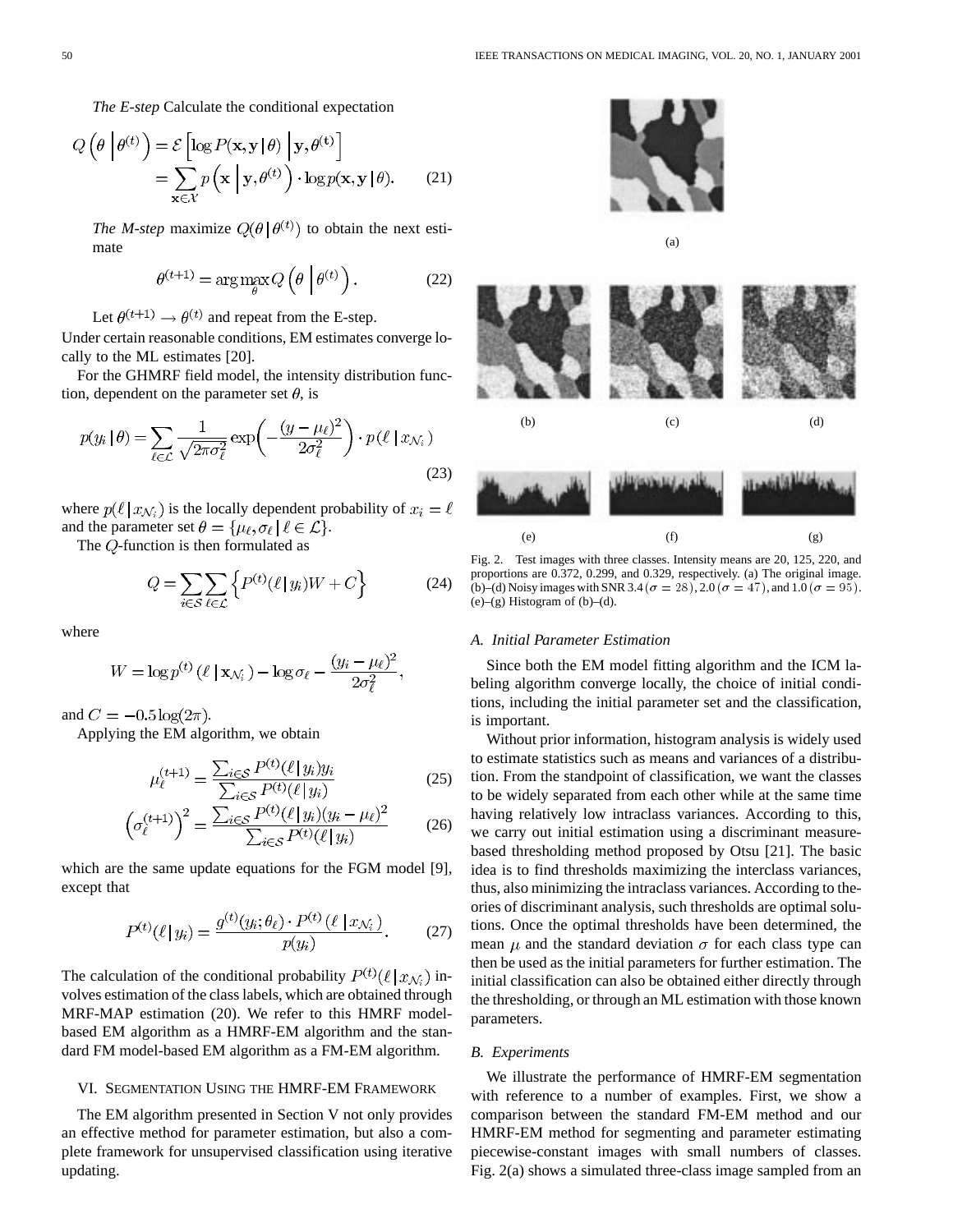TABLE I THREE-CLASS PARAMETER ESTIMATION USING THE FM-EM ALGORITHM.



Fig. 3. Three-class segmentation for Fig. 2(b) using the standard FM-EM algorithm. (a) The reconstructed histogram and (b) the segmentation with MCR 5.82%.

MRF model using the Gibbs sampler. The intensities for the three classes are 30, 125 and 220 respectively. Fig. 2(b)–(d) shows the same images with added Gaussian noise with standard deviation of 28, 47, and 95. Because image contrast is what we are most interested in for examining qualities of an image, a measurement of the noise is more meaningful with image contrast being taken into account. Thus, we define the signal-to-noise ratio (SNR) as the following:

$$
SNR = \frac{mean\ interclass\ contrast}{standard\ deviation\ of\ the\ noise}.
$$

Thus, the SNRs of the four test images are 3.4, 2.0, and 1.0, respectively. Fig.  $2(e)$ –(g) shows their intensity histograms. With high levels of noise, different classes in the histogram exhibit severe overlap. To measure the segmentation accuracy, we also define the misclassification ratio (MCR), which is

$$
MCR = \frac{number\ of\ mis-classified\ pixels}{total\ number\ of\ pixels}.
$$

The standard FM-EM algorithm and the HMRF-EM algorithm are then applied to the three test images. Without any limitation to the maximum number of iterations, the standard FM-EM algorithm only converges for the first image with the lowest level of noise ( $SNR = 3.4$ ). In that case, the estimation results and the number of iterations  $K$  are shown in Table I. With the estimated parameters, we reconstruct the histogram and obtain the segmentation, as shown in Fig. 3. Note that, the parameter estimation is not accurate compared to the truth.

The HMRF-EM algorithm rapidly converges for all the three test images. Fig. 4 and Table II show the results. Clearly, the results of the HMRF-EM algorithm are much better than those of the standard FM-EM algorithm.

In the second example, we compare both algorithms on a more difficult problem, using a relatively large number of classes and lower image quality. In Fig. 5, we show a simulated 5-class image with three different levels of noise and their histograms. We then apply both methods; the FM-EM method failed for all the three cases whilst the HMRF-EM method gave reasonably good results, shown in Fig. 6 and Table III.



Fig. 4. Three-class segmentation for Fig. 2(b)–(d) using the HMRF-EM algorithm. Top row: the reconstructed histograms; bottom row: the segmentations.

TABLE II THREE-CLASS PARAMETER ESTIMATION USING THE HMRF-EM ALGORITHM

| class                |      | Class 1    |                  |         | Class 2    |                        | Class 3 |            |       |    |
|----------------------|------|------------|------------------|---------|------------|------------------------|---------|------------|-------|----|
| parameter            | Ш    | $\sigma_1$ | $\omega_1$       | $\mu_2$ | $\sigma_2$ | $\omega_2$             | $\mu_3$ | $\sigma_3$ | ω3    |    |
| $SNR = 3.4 \pm 32.0$ |      |            | $24.6 \pm 0.378$ |         |            | $124.9$   27.8   0.300 | 219.2   | 24.8       | 0.322 | ₩  |
| $SNR = 2.0$          | 36.1 |            | $35.6 \pm 0.377$ | 124.6   | 46.1       | 0.304                  | 213.5   | 38.1       | 0.320 | 9  |
| $SNR = 1.0$          | 59.1 | 61.7       | 0.355            | 127.7   | 80.5       | 0.363                  | 203.6   |            |       | 31 |

From the above examples we can conclude that the FM-EM method is sensitive to noise and not robust in terms of convergence. It normally only performs well with limited numbers of classes and takes long to converge. In contrast to this, the HMRF-EM method can reasonably overcome all the drawbacks of the FM-EM method and, therefore, be considered as a superior approach.

## VII. SEGMENTATION OF BRAIN MR IMAGES WITH BIAS FIELD **CORRECTION**

Since it is a complete approach to segmenting piecewise-constant images, the HMRF-EM framework can be applied to brain MR images. However, MR images are often corrupted by a low (spatial) frequency artifact known as the *bias field* arising from inhomogeneities in the RF field. Although such an artifact has little impact on visual diagnosis, the performance of most automatic image analysis techniques, especially intensity-based segmentation, can degrade dramatically. Therefore, a robust, automatic, and inexpensive way of correcting for this artifact is required.

## *A. Bias Field Correction Through Modified EM Algorithm*

One of the most successful methods for dealing with the bias field problem was developed by Wells *et al.* [10], in which the bias field  $B = (b_1, \ldots, b_N)$  is modeled as a multiplicative  $N$ -dimensional random vector with zero mean Gaussian prior probability density  $p(B) = G_{\psi_B}(B)$ , where  $\psi_B$  is the  $N \times N$ covariance matrix. Let  $I = (I_1, \ldots, I_N)$  and  $I^* = (I^*_1, \ldots, I^*_N)$ be the observed and the ideal intensities of a given image respectively. The degradation effect of the bias field at pixel  $i, 1 \leq i \leq$  $N$  can be expressed as follows:

$$
I_i = I_i^* \times b_i. \tag{28}
$$

After logarithmic transformation of the intensities, the bias field effect can be treated as an additive artifact. Let  $y$  and  $y^*$  denote,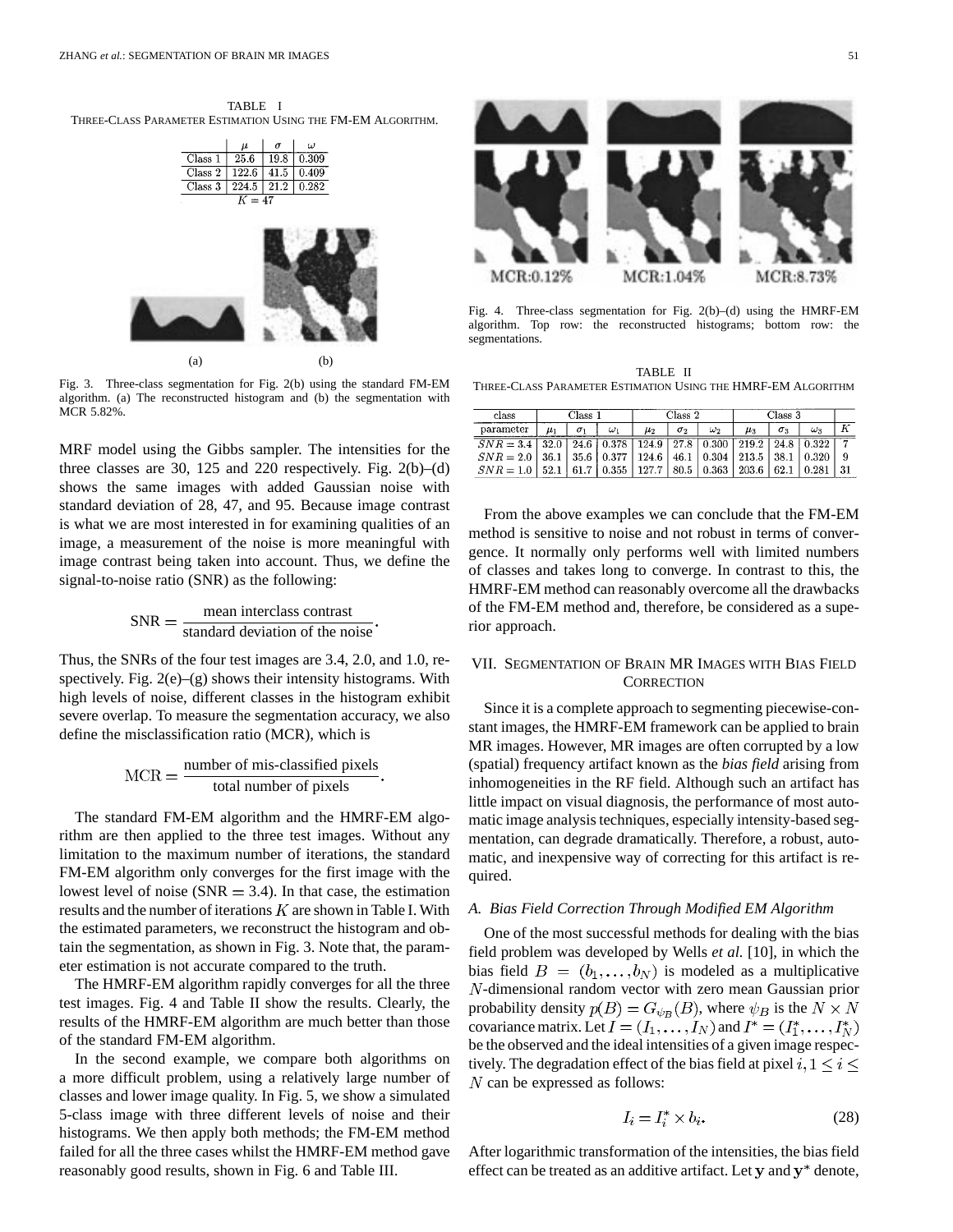(a)



Fig. 5. Test images with five classes. Intensity means are 30, 77, 125, 172, and 220, and proportions are 0.28, 0.273, 0.113, 0.187, and 0.147, respectively. (a) The original image; (b)–(d) noisy images with SNR 2.0 ( $\sigma = 2\overline{3}$ ), 1.4 ( $\sigma =$ 33), and 1.0 ( $\sigma = 47$ ); (e)–(g) histogram of (b)–(d).



Fig. 6. Five-class segmentation for Fig. 5(b)–(d) using the HMRF-EM algorithm. Top row: the reconstructed histograms; bottom row: the segmentations.

respectively, the observed and the ideal log-transformed intensities: then  $y = y^* + B$ . Given the class labels x, it is further assumed that the ideal intensity value at pixel  $i$  follows a Gaussian distribution with parameter  $\theta(x_i) = (\mu_x, \sigma_{x_i})$ 

$$
p(y_i^* | x_i) = g(y_i^*; \theta(x_i)).
$$
\n(29)

With the bias field  $b_i$  taken into account, the above distribution can be written in terms of the observed intensity  $u_i$  as

$$
p(y_i | x_i, B) = g(y_i - b_i; \theta(x_i)).
$$
\n(30)

Thus, the intensity distribution is modeled as a Gaussian mixture, given the bias field. It follows that

$$
p(y_i | B) = \sum_{j \in \mathcal{L}} \{ g(y_i - b_i; \theta(j)) P(j) \}.
$$
 (31)

The MAP principle is then employed to obtain the optimal estimate of the bias field, given the observed intensity values

$$
\hat{B} = \arg\max_{B} p(\mathbf{y} \mid B)p(B),\tag{32}
$$

A zero-gradient condition is then used to assess this maximum, which leads to (see [10] for detail)

$$
W_{ij} = \frac{p(y_i \mid x_i, \beta)p(x_i = j)}{p(y_i \mid \beta)}\tag{33}
$$

$$
b_i = \frac{[FR]_i}{[F\psi^{-1}1]_i}, \quad \text{with } 1 = (1, 1, \dots, 1)^T \tag{34}
$$

where  $R$  is the *mean residual* for pixel  $i$ 

$$
R_i = \sum_{j \in \mathcal{L}} \frac{W_{ij}(y_i - \mu_j)}{\sigma_j^2}.
$$
 (35)

 $\psi$  is the *mean inverse covariance* 

$$
\psi_{ik}^{-1} = \begin{cases} \sum_{j \in \mathcal{L}} W_{ij} \sigma_j^{-2}, & \text{if } i = k \\ 0 & \text{otherwise} \end{cases}
$$
 (36)

and  $F$  is a low-pass filter.  $W_{ij}$  is the posterior probability that pixel  $i$  belongs to class  $j$  given the bias field estimate.

The EM algorithm is applied to (33) and (34). The E step assumes that the bias field is known and calculates the posterior tissue class probability  $W_{ij}$ . In the M step, the bias field B is estimated given the estimated  $W_{ij}$  in the E step. Once the bias field is obtained, the original intensity  $I^*$  is restored by dividing  $I$  by the inverse log of  $B$ . Initially, the bias field is assumed to be zero everywhere.

Wells *et al.*'s algorithm is found to be problematic when there are classes in an image that do not follow a Gaussian distribution. The variance of such a class tends to be very large and consequently the mean cannot be considered representative [6]. Such situations are commonly seen in the regions of CSF, pathologies and other nonbrain classes. Bias field estimation can be significantly affected by this type of problem. To overcome this problem, Guillemaud and Brady [6] unify all such classes into an outlier class, which is called "other", with uniform distribution. Let  $\mathcal{L}_G$  denote the set of labels for Gaussian classes and  $l_o$  the class label for the "other" class. The intensity distribution of the image is still a finite mixture except for an additional non-Gaussian class

$$
p(y_i | b_i) = \sum_{j \in \mathcal{L}_{\mathcal{G}}} \{ g(y_i - b_i; \theta(j)) P(j) \} + \lambda P(l_o) \qquad (37)
$$

where  $\lambda$  is the density of the uniform distribution. Due to the large variance of the uniform distribution, the bias field is only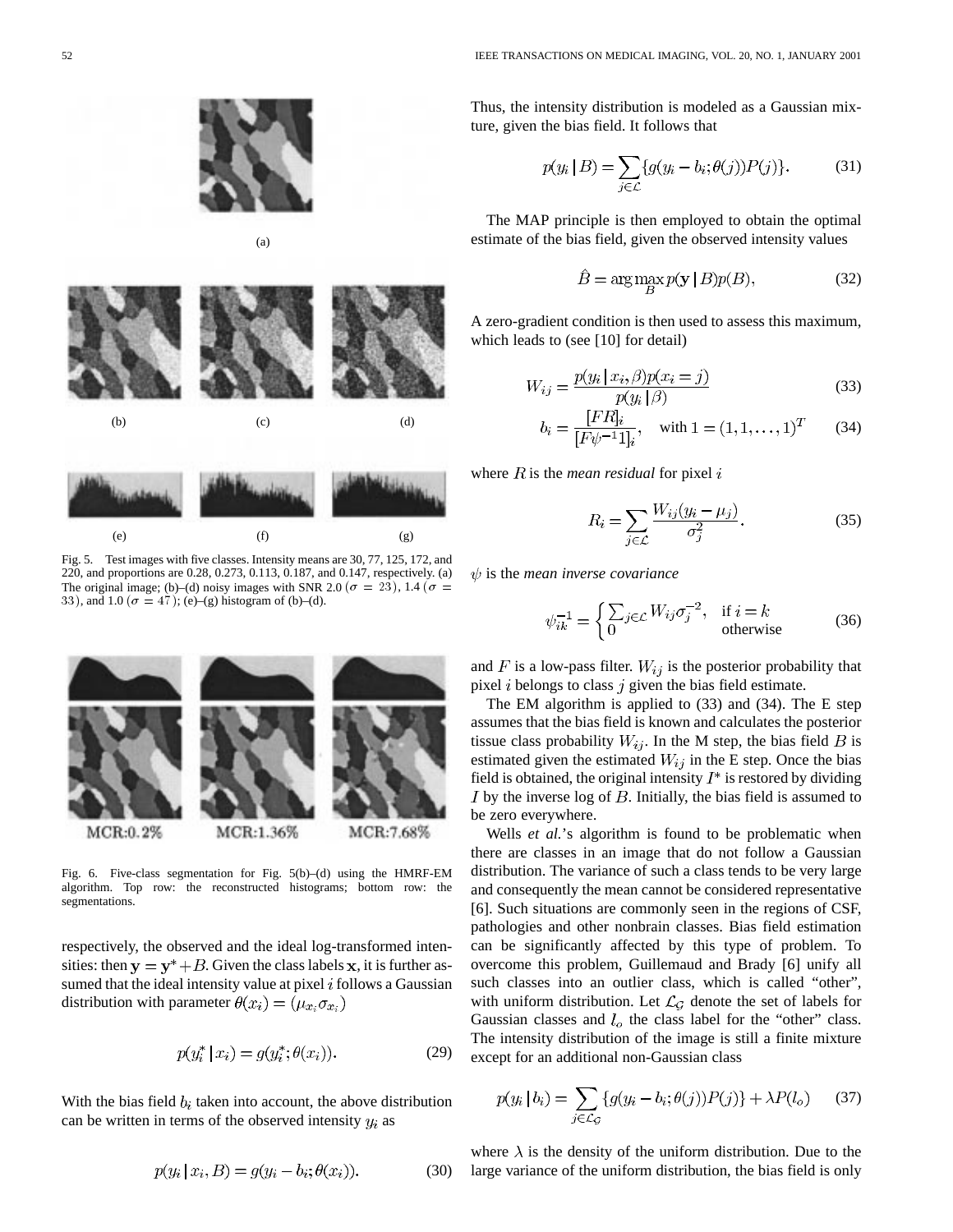TABLE III FIVE-CLASS PARAMETER ESTIMATION USING THE HMRF-EM ALGORITHM.

| class                  | $\rm Class$ . |            | Class 2    |         | Class 3    |            |         | Class 4    |            |         | Class 5    |                  |           |            |               |    |
|------------------------|---------------|------------|------------|---------|------------|------------|---------|------------|------------|---------|------------|------------------|-----------|------------|---------------|----|
| parameter              | $u_1$         | $\sigma_1$ | $\omega_1$ | $\mu_2$ | $\sigma_2$ | $\omega_2$ | $\mu_3$ | $\sigma_3$ | $\omega_3$ | $\mu_4$ | $\sigma_4$ | $\omega_{\rm A}$ | $\mu_{5}$ | $\sigma_5$ | ω٦            | К  |
| $\overline{SNR} = 2.0$ | 31            | 22         | 0.28       | 76      | 23         | 0.27       | 124     | 23.5       |            | 171     | 24         | 0.19             | 219       | 22         | 0.14          |    |
| $SNR = 1.4$            | 33            | 38         | 0.29       | 77      | 32.5       | 0.26       | 123     | 32.6       | 0.11       | 171     | 33         | 0.19             | 217       | 28.5       | $0.15 \pm 10$ |    |
| $SNR = 1.0$            | 40            | 37         | 0.33       | 81      | 44         | 0.25       | 125     | 44         | 0.08       | 174     | 45         | 0.21             | 216       | 37         | 0.12          | -9 |

- 1. Perform the initial parameter estimation and segmentation.
- 2. Estimate the bias field

$$
b_i^{(t)} = \frac{[FR]_i}{[F\psi^{-1}1]_i}, \text{ with } 1 = (1, 1, \cdots, 1)^T
$$

3. Calculate the likelihood distribution

$$
p^{(t)}(y_i|x_i, B) = g^{(t)}(y_i - b_i; \theta(x_i))
$$

4. Estimate the class labels by MRF-MAP estimation

$$
\mathbf{x}^{(t)} = \arg \max_{\mathbf{x} \in \mathcal{X}} \{ P(\mathbf{y}|\mathbf{x}, \theta^{(t)}) + P(\mathbf{x}) \}
$$

5. Calculate the posterior distribution

$$
P^{(t)}(\ell|y_i) = \frac{g^{(t)}(y_i; \theta_\ell) \cdot p^{(t)}(\ell|x_{\mathcal{N}_i})}{p(y_i)}
$$

6. Update parameters by

 $\left($ 

$$
\mu_{\ell}^{(t+1)} = \frac{\sum_{i \in S} P^{(t)}(\ell|y_i) y_i}{\sum_{i \in S} P^{(t)}(\ell|y_i)}
$$

$$
\sigma_{\ell}^{(t+1)})^2 = \frac{\sum_{i \in S} P^{(t)}(\ell|y_i) (y_i - \mu_{\ell})^2}{\sum_{i \in S} P^{(t)}(\ell|y_i)}
$$

7.  $t \leftarrow t+1$  and repeat from 2 until enough iterations have been performed.

Fig. 7. HMRF-EM algorithm for brain MR image segmentation and bias field correction.

estimated with respect to the Gaussian classes. The same iterative EM method can be applied, except for a slight modification to the formulation of mean residual  $R_i$  (35)

$$
R_i = \sum_{j \in \mathcal{L}_G} \frac{W_{ij}(y_i - \mu_j)}{\sigma_j^2}.
$$
 (38)

With such a modification, the performance of the EM algorithm can be significantly improved in certain situations. This approach is referred to as the modified EM (MEM) algorithm.

#### *B. HMRF-EM Framework for Brain MR Image Segmentation*

As has been stated in the previous section, FM model-based segmentation methods do not utilize any spatial information and, therefore, are not robust in many cases. The MEM algorithm for brain MR image segmentation suffers from the same problem. But as an effective way to remove bias field, the MEM algorithm is worth improving by overcoming this drawback. We show in this section how the HMRF-EM framework can be easily extended to incorporate an additional bias field correction step. More specifically, we seek an EM solution for three dependent unknowns: the bias field, the image classification and





Fig. 8. Comparison of the MEM and the HMRF-EM algorithm on simulated 2-D images. (a) The original image with 3% noise. (b) Bias field estimation for (a) by both the algorithms. (c) Segmentation for (a) by both the algorithms. (d) The original image with 15% noise. (e) Bias field estimation for (d) by the MEM algorithm. (f) Segmentation for (d) by the MEM algorithm. (g) Bias field estimation for (d) by HMRF-EM algorithm. (h) Segmentation for (d) by the HMRF-EM algorithm.

the model parameters. In the E step, we calculate the MAP estimate of the bias field and the class labels to form the  $Q$ -function. In the M step, we calculate the ML estimate of the parameters using the estimated bias field and the class labels in the E step.

• **E step**

MAP 
$$
B^{(t)} = \arg\max_{B} p\left(B \mid \mathbf{y}, \mathbf{x}^{(t-1)}, \theta^{(t)}\right)
$$
 (39)

MAP 
$$
\mathbf{x}^{(t)} = \arg\min_{\mathbf{x} \in \mathcal{X}} U\left(\mathbf{x} \mid \mathbf{y}, B^{(t)}, \theta^{(t)}\right).
$$
 (40)

• **M step**

ML 
$$
\theta^{(t+1)} = \arg \max_{\theta} P\left(\mathbf{y} \mid \theta, \mathbf{x}^{(t)}, B^{(t)}\right).
$$
 (41)

The complete algorithm is described in Fig. 7.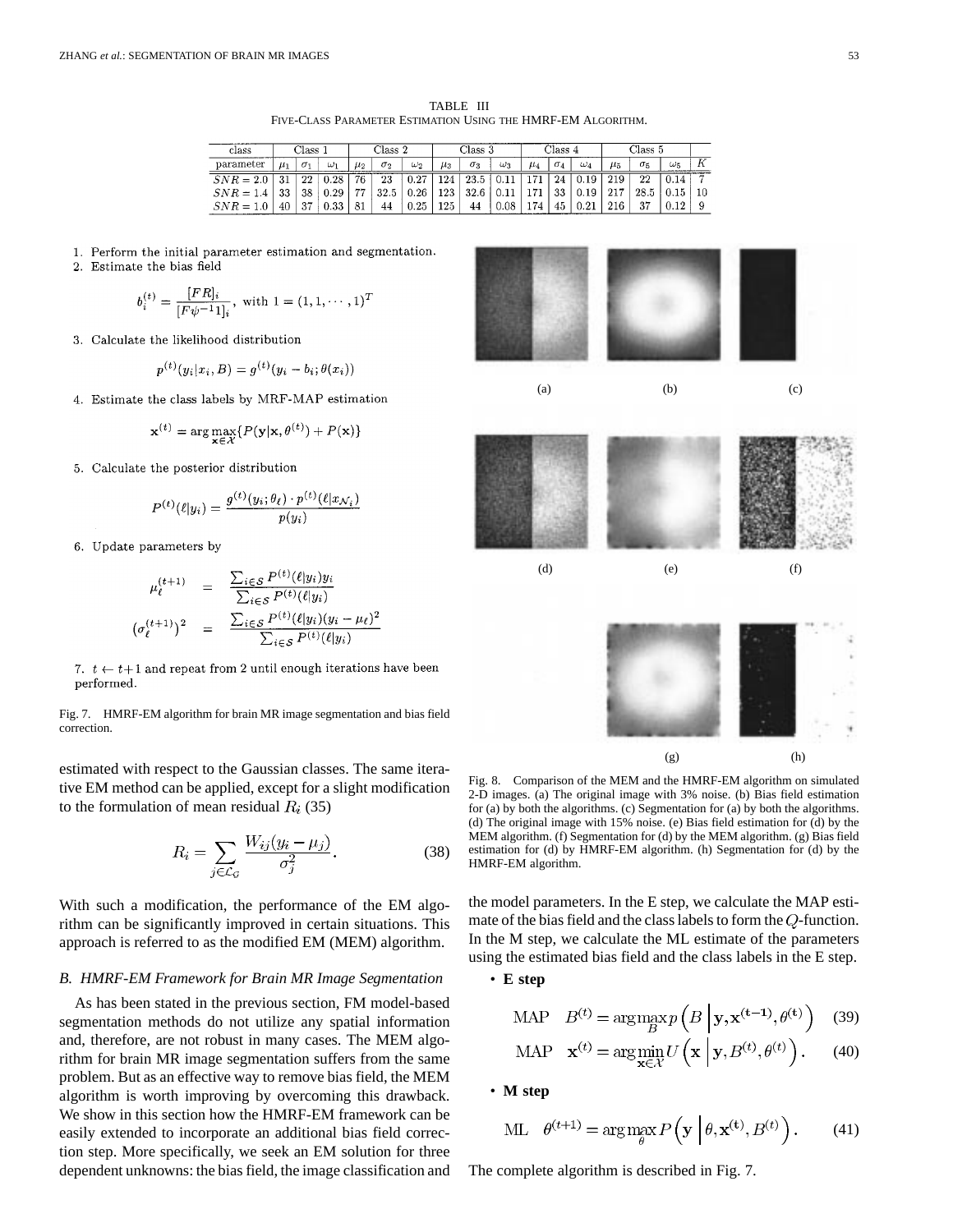

Fig. 9. Comparison of the MEM and the HMRF-EM algorithm on real 2-D MR images with simulated bias field. (a) The original image; (b) the image with simulated bias field; (c) histogram of (b); (d) best thresholding on (b); (e)–(h) the results from the MEM algorithm; (i)–(l) the results from HMRF-EM algorithm. For the last two rows, from left to right: the estimated bias field (the checkerboard is used to represent the background which is assumed to have no bias field), the segmentation, the restored image and the histogram of the restored image.

## VIII. EXPERIMENTS

Various experiments have been carried out on real and simulated data, in both two and three dimensions. For the MEM algorithm, parameters are manually estimated since it does not deal with parameter estimation itself. For the HMRF-EM algorithm, parameters are estimated automatically.

The first experiment shown here tests the noise sensitivity of the two algorithms. Two images consisting of two constant regions with the same simulated bias field but with different levels of Gaussian noise were generated [Fig. 8(a), (d)]. Two Gaussian classes, corresponding to the two regions, are used. For Fig. 8(a), both algorithms give perfect estimates, as shown in Fig. 8(b) and (c). However, for Fig. 8(d), the estimate from the MEM algorithm gives a poor result.

The second experiment tests the performance of the two algorithms on real 2-D MR images but with a simulated bias field. Fig. 9(a) shows one slice of a proton density image and Fig. 9(b) shows the image with a simulated circular bias field. Fig. 9(c) is the histogram of Fig. 9(b), from which a substantial intensity overlap between WM and GM can be seen. Fig. 9(d) shows the best result that can be obtained from Fig. 9(b) using global thresholding. When applying both algorithms two Gaussian distributions are used for the two tissue classes (WM and GM) and a uniform distribution (density  $= 0.3$ ) is used for the rest. The second row of Fig. 9 shows the result from the MEM algorithm and the last row shows that from the HMRF-EM algorithm.

Although the above two experiments are only simulations they can still give us some ideas about the two algorithms. Along with those experiments on general images presented in Section V, we can conclude in general that the HMRF-EM algorithm has the advantage over the FM-EM algorithm when the image noise is not negligible; this is always the case in brain MRI. More importantly, as the bias field estimation and the segmentation are mutually influenced by each other, the performance of the segmentation algorithm will have direct influence on the bias field estimation, as well as the overall performance. Thus, we can also conclude that the HMRF-EM segmentation/bias field correction framework is superior to the FM-EM framework.

In the following, we show several experiments applying our HMRF-EM algorithm on real 3-D images taken by different scanners. The first one is on a T1 scan obtained from the Montreal Neurological Institute, McGill University (courtesy of D. Arnold). The original volume has 50 256  $\times$  256 slices with voxel size  $0.977 \times 0.977 \times 3.0$  mm. Fig. 10 shows the segmentation and bias field estimation results of four different slices.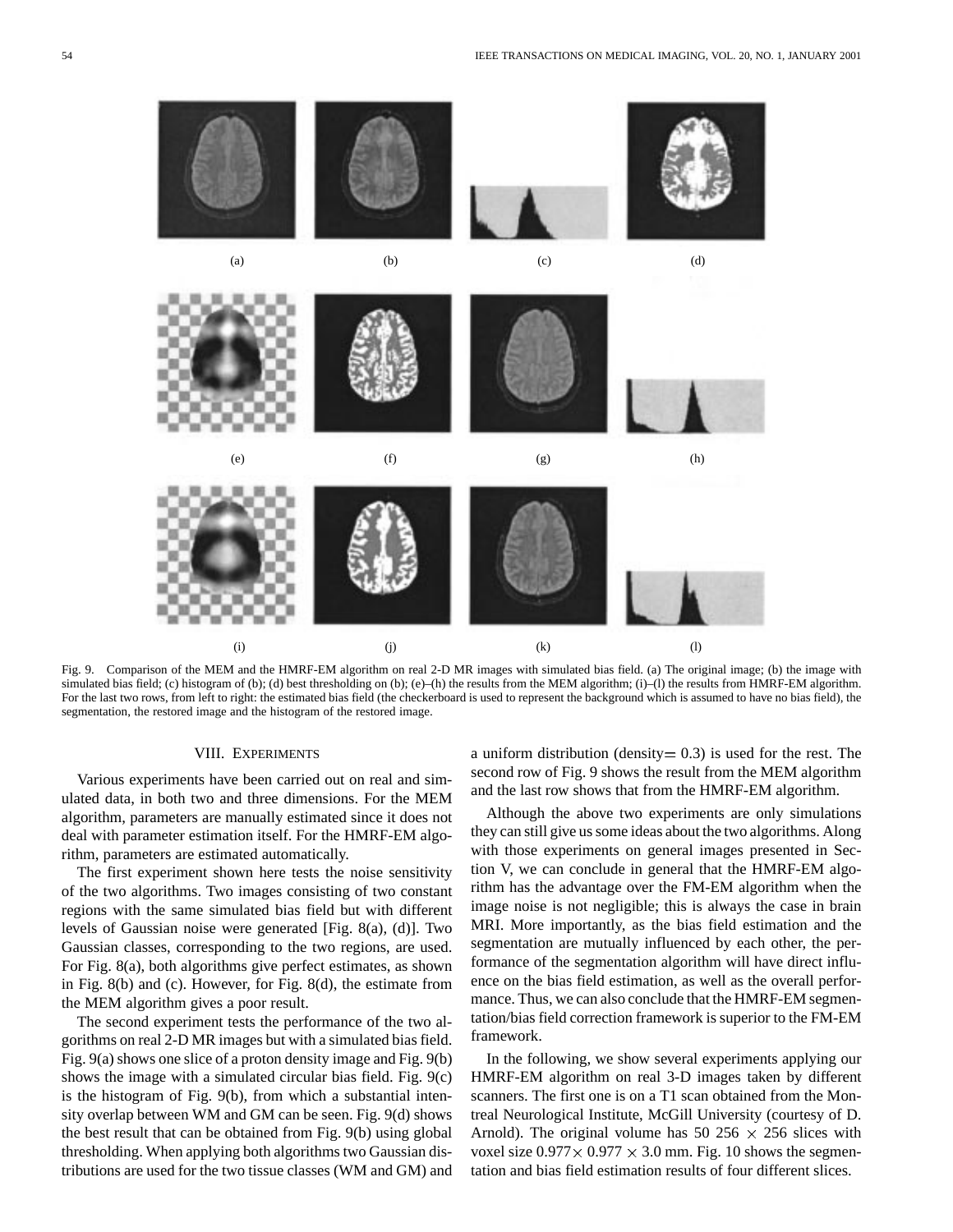

Fig. 10. Four slices of a 3-D MR volume image with real bias field. In each row, from left to right: the original slice, the estimated bias field, the restored slice, and the segmentation.

We also obtained several coronal scans along with their manually guided segmentations from the Internet Brain Segmentation Repository (IBSR) of the Masachusetts General Hospital. Two examples with their original images, bias field estimations, restorations, and both the manually guided segmentation and our segmentations are shown in three views (coronal, transverse, and sagittal) in Figs. 11 and 12.

We can see the above two data sets have very different bias field patterns and image qualities. In both cases, our algorithm performs well visually. Although a quantitative comparison with the provided manually guided segmentation could be carried out, this was not done due to the poor quality of the manually guided segmentation. The transverse and the sagittal views of the image show various small structures are missing from the manual segmentation; also various CSF and nonbrain regions are misclassified as gray or WM.

#### IX. DISCUSSIONS AND CONCLUSION

A practical issue has to be addressed in the 3-D implementation of the HMRF-EM algorithm. Theoretically the MRF neighborhood system should be three-dimensionally isotropic. However, the slice thickness of a 3-D volume is often larger

than the intraslice voxel dimensions. In such a situation, an isotropic neighborhood system may cause problems. Therefore, an anisotropic 3-D neighborhood system is used with a smaller weight across slices.

Although the HMRF-EM framework itself is theoretically sound, the initial estimation based on thresholding is rather heuristic. Due to the high variability of brain MR images in terms of their intensity ranges and contrasts between brain tissues, it is not guaranteed that the thresholding procedure will produce perfect results. In most cases, however, the final segmentation results are stable even with slightly different initial estimates. This is largely attributable to the robust HMRF-EM algorithm. However, as a local minimization method, the EM algorithm can be trapped in a local minimum. In some cases, where the image is poorly defined, the thresholding procedure may fail to find the right thresholds for brain tissues, especially the threshold for GM and WM. With an initial condition far from normal, the EM procedure is likely to give a wrong final segmentation. In general, the initial estimation is a difficult problem and it will certainly be an important issue to be studied in future work.

We found many scanners produce images with strongly varying bias field across slices. Thus, the very top or bottom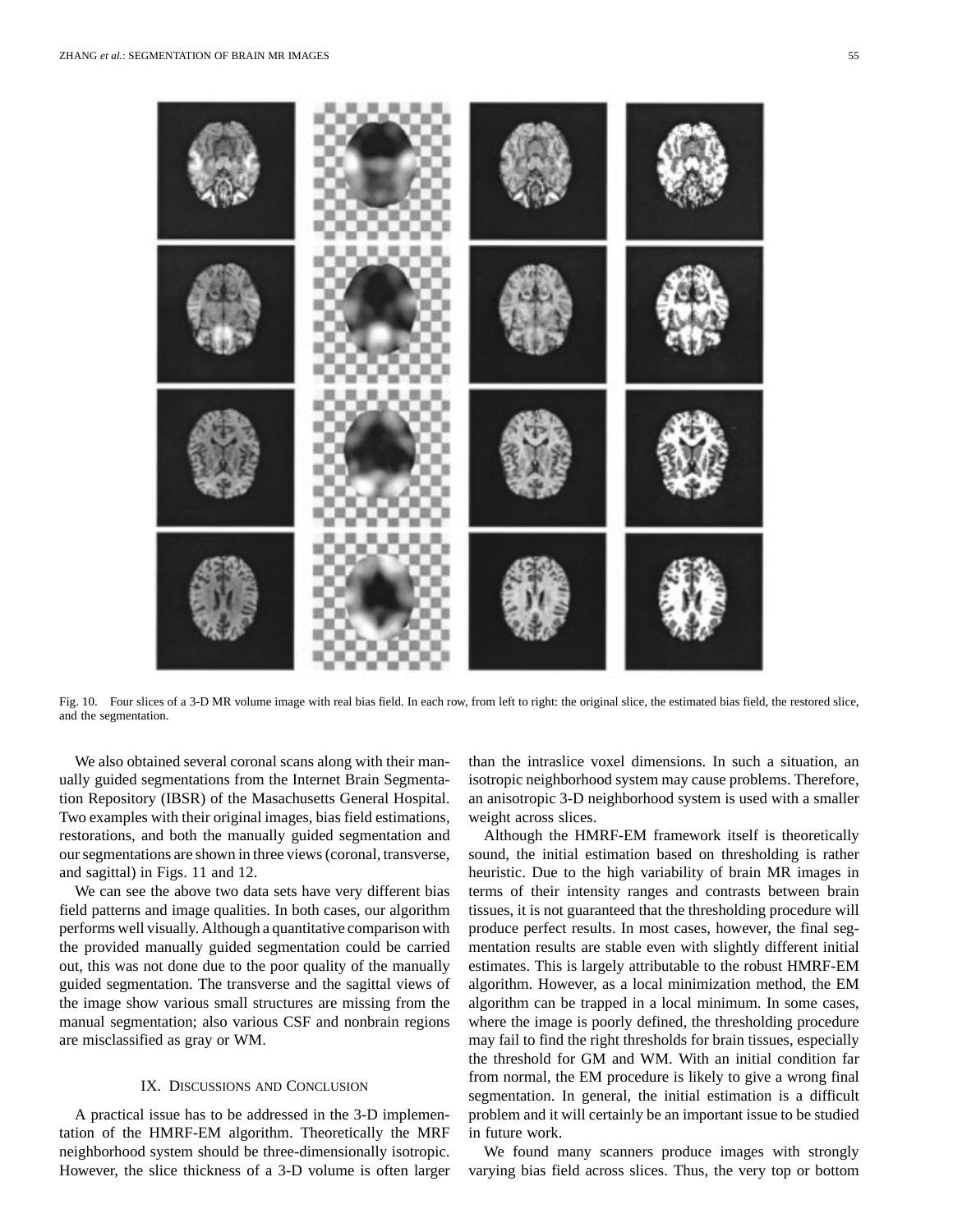Fig. 11. Data set I from the IBSR. The three rows show the image in coronal, transverse, and sagittal view respectively. In each row, from left to right: the original slice, the estimated bias field, the restored slice, our segmentation, and the manually guided segmentation.

Fig. 12. Data set II from the IBSR. The three rows show the image in coronal, transverse, and sagittal view respectively. In each row, from left to right: the original slice, the estimated bias field, the restored slice, our segmentation, and the manually guided segmentation.

slices can have very different intensities to those in the middle. This can cause the initial parameter estimation to be totally wrong as it is done in 3-D and all the pixels in the volume are considered as a whole. Attempting to carry out the initial estimation two-dimensionally in a slice-by-slice manner is still far from ideal as there are not enough pixels to compute statistics in top or bottom slices. It would appear that to effectively solve this problem certain intensity normalization across slices has to be performed so that for different slices, the mean intensities of a given tissue is similar. However, without knowing the bias field pattern *a-priori*, this normalization is a very difficult problem.

With respect to the computational load, the whole algorithm is slightly slower than the original FM model-based MEM algorithm due to the additional MRF-MAP classification and the EM fitting procedure. However, by employing the fast deterministic ICM method and certain optimizations to the program, it runs reasonably quickly. Currently, it takes 10 seconds for a  $256 \times 256$  2-D image and less than 10 minutes for a 3-D image with 40  $256 \times 256$  slices in an Intel PII 400 MHZ-based system.